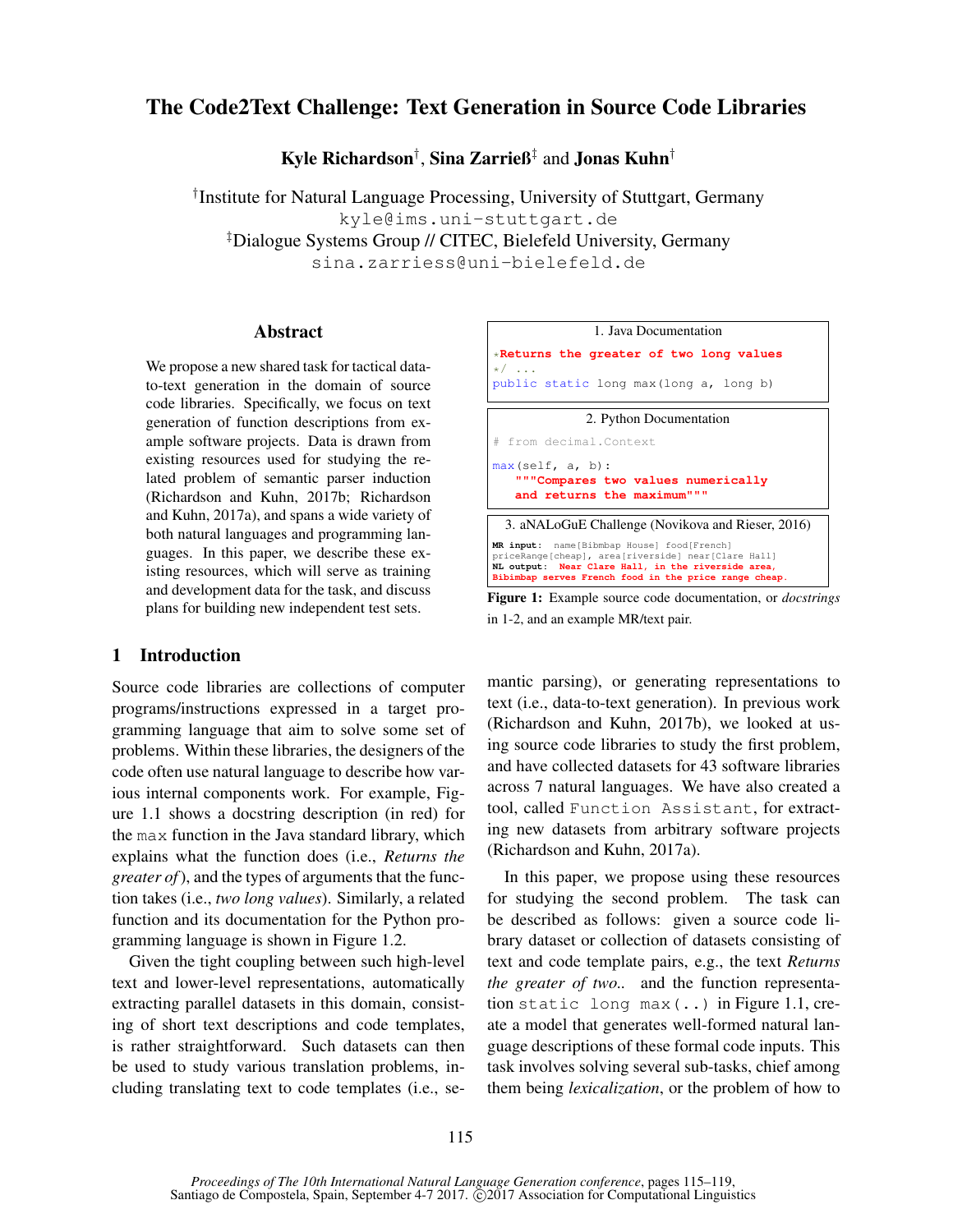verbalize the function name and return value (here using a VP *returns the greater of*), and the function's arguments (expressed here as a plural expression, *two long values*). As shown in Figure 1.3, existing lexicalization tasks tend to involve input representations that have considerable lexical overlap with the verbal output, which is not the case with our datasets and therefore makes our problem more difficult. In addition, there is the problem of *realization*, or here aggregating the description as a sentence with an implied subject containing a transitive verb and a complex object, where the referring expression is attached as a PP.

The available resources make the task highly multilingual, both in terms of the input programming languages and output natural languages. Since programming languages differ in terms of representation conventions, each formal language provides unique challenges related to these differences. For example, statically-typed languages, such as Java in Figure 1.1., contain more information about argument and return values than dynamically-typed languages, such as Python in Figure 1.2.

In what follows, we motivate this task by discussing related work. We also discuss the current datasets and plans to build new independent test sets.

# 2 Related Work

*Data-to-text* generation concerns the problem of generating well-formed, natural language descriptions from non-linguistic, formal meaning representations (Gatt and Krahmer, 2017). In our case, the input to a given generation system is a source code representation. In order to learn a natural language generation (NLG) system from data, a parallel corpus containing pairs of inputs and outputs must be constructed. In many studies on data-to-text generation, these parallel resources are relatively small, cf. work on sportscasting (Chen and Mooney, 2008), weather reporting (Belz, 2008; Liang et al., 2009), or biology facts (Banik et al., 2013). We follow similar efforts to build automatic parallel resources (Belz and Kow, 2010) by mining example software libraries for (raw) pairs of short text descriptions and function representations.

A recent trend is the use of crowd-sourcing to obtain parallel NLG data (Wen et al., 2016; Novikova et al., 2016; Gardent et al., 2017). Crowd-workers are presented with some meaning representation (MR, e.g., triples from a knowledge base) and asked to verbalize these representations in natural language. For example, the MR input in Figure 1.3 in the restaurant domain is verbalized as the NL output text. While this method allows for fast annotation, and thus solves the data scarcity problem, it also raises some new issues. For instance, sentences or utterances are produced by crowd-workers without much context, which puts to question the naturalness of the resulting text. Novikova et al. (2016) compare collecting data from logic-based MRs, of the type shown in Figure 1.3, and pictorial MRs, and find that the former approach leads to less natural and less informative descriptions. This seems to be related to the problem that the natural language sentence is a very close verbalization of the "logic" input, i.e., many terms in the MR can be simply taken up in the sentence.

Our approach relies on naturally occurring verbal descriptions produced by human developers. Our input data (source code representations) seems more abstract than previously used representations e.g. in the restaurant domain where many lexical items in the target utterance already appear in the MR. Thus, our input data is more "naturally occurring" in the sense that it has not been designed specifically for an NLG system (as compared to Wen et al. (2016) who randomly generate input representations) yet it still corresponds to a formal language. We expect that there is relatively little lexical correspondence between source code representations and verbal descriptions and that this is an interesting challenge for data-driven NLG, as simple "alignment" methods might fail to predict lexicalization.

While natural language generation in technical domains has long been of interest to the NLG community (Reiter et al., 1995), there has been renewed interest in this and other closely related topics over the last few years in NLP (Allamanis et al., 2015; Iyer et al., 2016; Yin and Neubig, 2017), making a shared task on the topic rather timely. While preparing the final version of this paper, we learned about the work of (Miceli Barone and Sennrich, 2017), who similarly look at generating text from automatically mined Python projects, using a similar set of tools as ours. This interest seems largely related to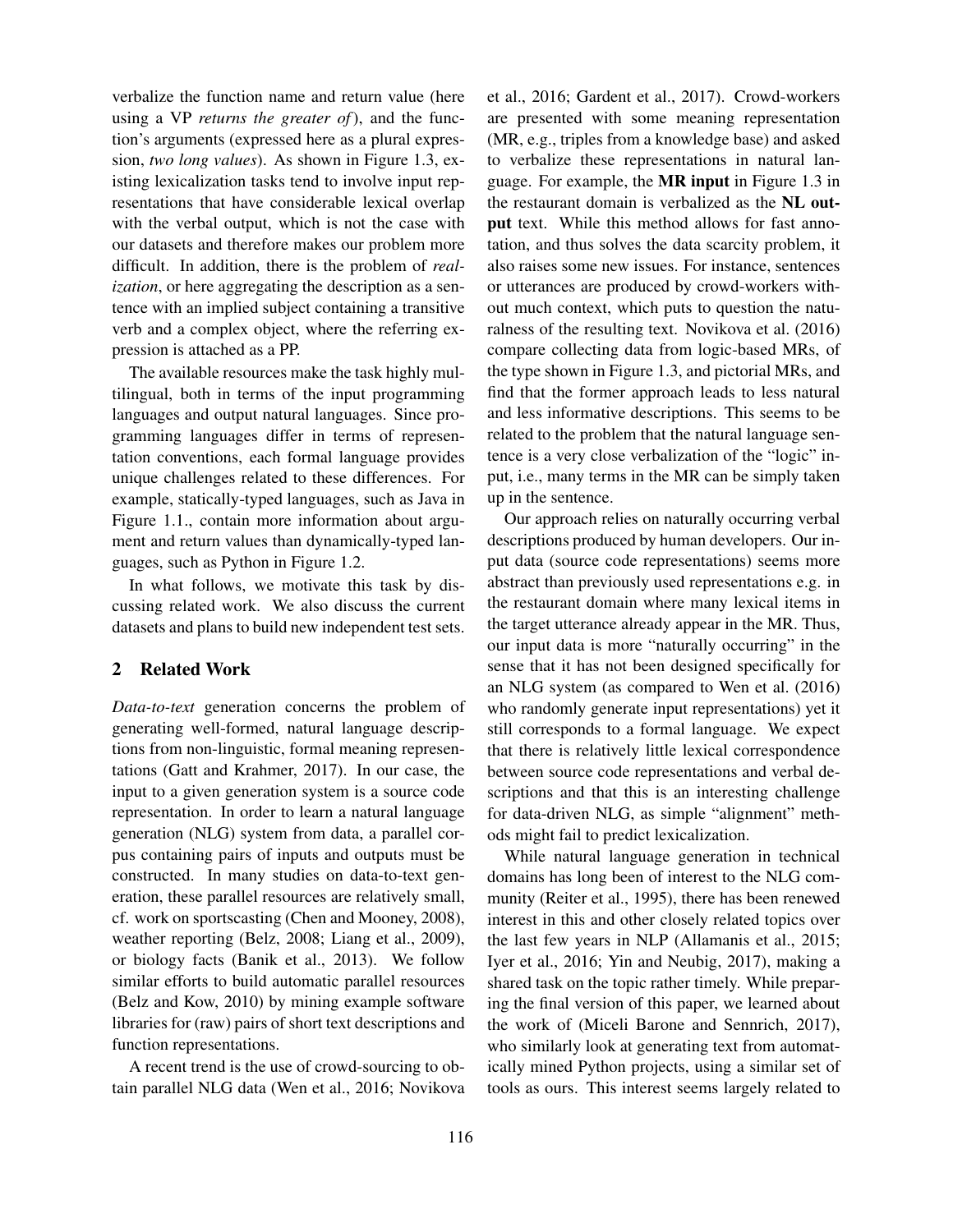the wider availability of new data resources in the technical domain, especially through technical websites such as Github and StackOverflow. Rather than focus on unconstrained source code representations, as done in some of these studies, we believe that limiting the expressivity of the generation input to function representations within *known* software libraries allows for more controlled experimentation.

On the resource side, our datasets are taken from (Richardson and Kuhn, 2017b; Richardson and Kuhn, 2017a). These resources have been used to study the problem of semantic parser induction, which is the inverse of the proposed data-to-text task. Given the close connection between the two tasks, there is often considerable overlap between the techniques used to solve either problem, techniques that are largely drawn from work on statistical machine translation (Wong and Mooney, 2006; Belz and Kow, 2009) and parsing (Zettlemoyer and Collins, 2012; Konstas and Lapata, 2012). While some approaches to generation explicitly use semantic parsing methods (Wong and Mooney, 2007; Zarrieß and Richardson, 2013), a more systematic investigation into the relation between these two tasks seems missing, which is a topic that we hope to address in this shared task.

# 3 Task Description

Given a collection of datasets consisting of text x and function representation z pairs, or  $D =$  $\{(x, z)_i\}^n_i$ , the goal is to create a generation system that can produce well-formed, natural language descriptions from these representations, or gen :  $z \rightarrow$ x. As discussed above, such descriptions should not only cover what the associated function does in general, but should also describe the function's various parameters. As a secondary (optional) task, we will allow generation systems that accommodate processing in the other direction to compete on the task of semantic parsing,  $sp: x \rightarrow z$ , or generating function representations from text input.

### 3.1 Main Research Questions

Recent data-driven approaches in NLG have been successful in modeling end-to-end generation from unaligned input-output, cf. (Angeli et al., 2010; Mairesse and Young, 2014; Dušek and Jurcicek, 2015; Wen et al., 2016). However, these system have been mostly tested on datasets (e.g., in the restaurant domain) that require describing very similar entities, entities that are encoded in MRs that have considerable lexical overlap with the target text output. A central research question is whether these end-toend approaches scale to NLG settings that involve substantially harder lexicalization problems, such as with our datasets where the overlap is considerably less. Similarly, generating source code documentation also involves describing a wide variety of functions from many different libraries, meaning that many more lexical concepts need to be learned.

A more general question is the following: to what extent can one build a function to text generation system by relying only on example input-output pairs? This question is partly about the sufficiency of function representations for natural language generation, namely, are these representations detailed enough to serve as a reasonable knowledge representation for natural language? If not, what is missing? How do hybrid approaches, perhaps approaches that rely on linguistically well-founded translation constraints and information about natural language syntax, fare against purely data-driven systems that rely solely on input-output as evidence?

Finally, the semantic parsing task addresses the following questions: what is the precise relationship between semantic parsing and data-to-text generation? Does an improvement in one task lead to an improvement in the other task? Is data-to-text generation simply an *inverse* semantic parsing task (Gatt and Krahmer, 2017) or are the two tasks fundamentally different?

#### 4 Datasets

### 4.1 Train and Development Sets

Figure 2 shows information about the two datasets that will be available for model development, which were first introduced in (Richardson and Kuhn, 2017b) and (Richardson and Kuhn, 2017a) respectively<sup>1</sup>. None of these datasets have been previously used for data-to-text generation. The first dataset consists of the standard library documentation for 9 programming languages, including Java, Ruby, PHP,

<sup>&</sup>lt;sup>1</sup>Please see the original papers to get more detailed information about each dataset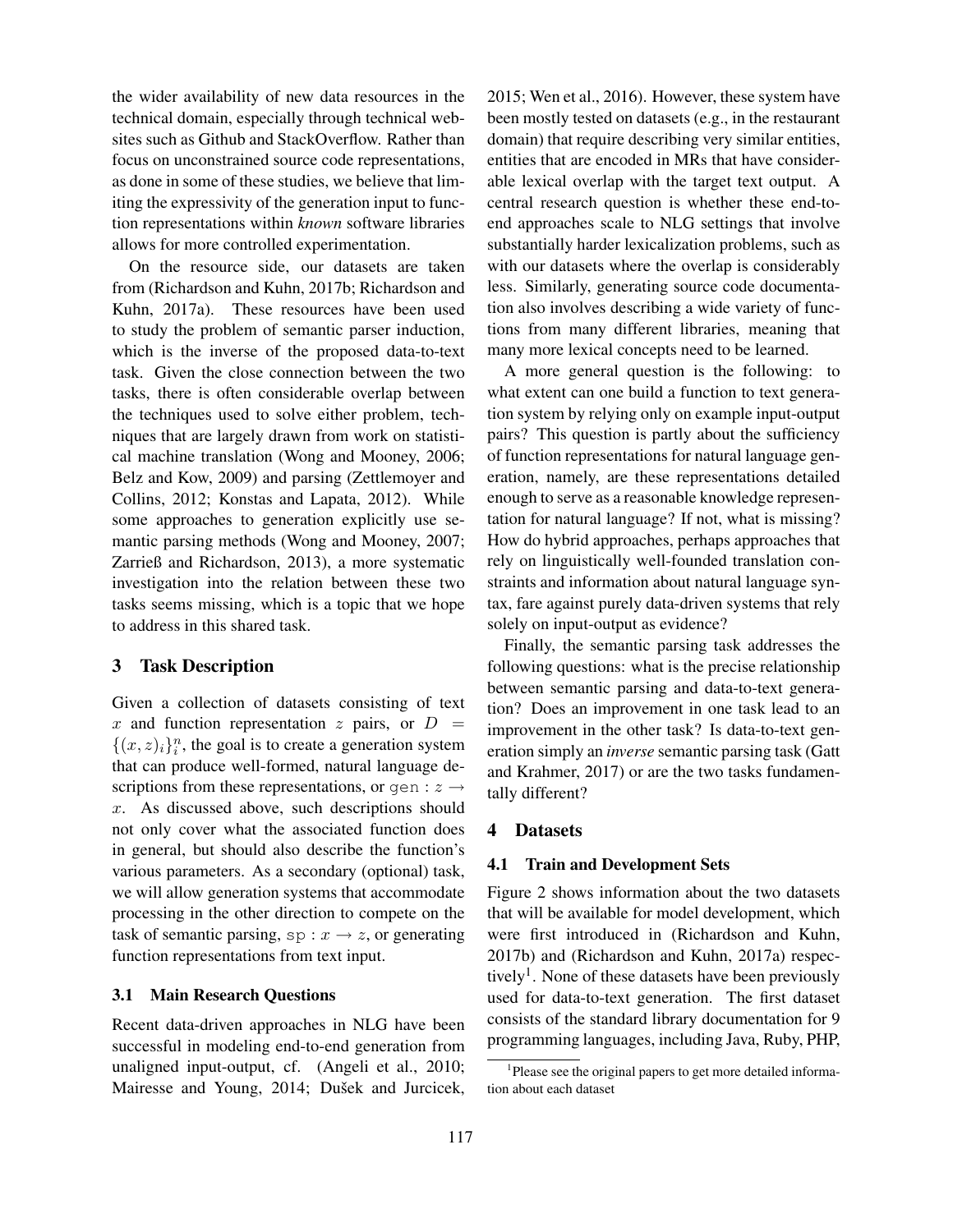| <b>Dataset</b>               |        | # Software Projects # Training Pairs # Programming Languages | # Natural Languages |
|------------------------------|--------|--------------------------------------------------------------|---------------------|
| <b>Standard Library Docs</b> | 38.652 |                                                              |                     |
| Python 27                    | 37.567 |                                                              |                     |

Figure 2: A description of the currently available software datasets for model development.

Python, Elisp, Haskell, Clojure, C, and Scheme. In addition, this resource includes documentation in 7 natural languages, including English, French, Spanish, Russian, Japanese, Turkish, and German. The second resource includes 27 publicly available Python projects, taken from the well-known *awesome Python* list of (Chen, 2017).

Each individual standard library documentation set or Python project consists of short text descriptions with function representations. While each function representation typically has only a *single* text description, background information in the documentation allows one to find related functions, and therefore related descriptions, which can be taken into account for training and evaluation. We note that there is wide variability in the size of each individual dataset, and some datasets are low-resource. One interesting research question is whether it is feasible to build a NLG system in these low-resource scenarios, and whether training on multiple languages can help. In our previous experiments, we built individual models for each parallel dataset, though participants will be free to build models that are trained on multiple projects if desired.

We also note that these datasets are constructed automatically, and our existing extraction tool does not do extensive text preprocessing. The motivation for this is that we can quickly construct new resources for model development and evaluation, though the result is that some of available text descriptions are noisy. We however regard this "noisiness" as an interesting technical challenge, and contrasts with other shared tasks where more carefully curated data is assumed.

# 4.2 Test Sets

The publicly available test sets will be used for evaluation (see details of the evaluation below). In order to ensure that participants are not fitting their models to these sets, we are proposing to build three additional evaluation sets, each corresponding to a different programming language. These resources will be built using the Function Assistant

toolkit (Richardson and Kuhn, 2017a), which already supports building parallel datasets from arbitrary Python source code projects, and will soon have functionality for the Java language.

The first two test sets, or *evaluation tracks*, will be specific to the Python and Java language, and will consist of unseen function representation-text pairs for each language. By having two separate sets according to language, we can see whether generation quality differs between different types of programming languages. Taking an idea from the recent CoNLL 2017 shared task on dependency parsing, the third evaluation track will include examples from a *surprise* programming language that has not been observed during the training phase. The idea is to see how generation systems generalize to unobserved languages where the inputs vary slightly.

### 5 Evaluation, Baselines and Scheduling

Following other data-to-text shared tasks (Banik et al., 2013; Colin et al., 2016) and previous work on text generating from code (Iyer et al., 2016), we will use automatic evaluation metrics such as BLEU and METEOR to evaluate system output. We will also perform fluency-based human evaluation on a subset of each test set using student volunteers from the Institute for Natural Language Processing (IMS), at the University of Stuttgart, Germany.

To establish baseline results, we have already started a pilot study that uses phrase-based SMT to do generation. Such models have previously been used to establish strong baseline generation results (Belz and Kow, 2009; Wong and Mooney, 2007), and have the advantage of being easy to run using known open-source tools. Since these models only require parallel data, they also show what a purely input-output driven model is capable of achieving on these datasets.

All publicly available datasets are immediately available for system development. The goal is to develop the new test sets before the end of 2017, and for the evaluation to be carried out in summer 2018.